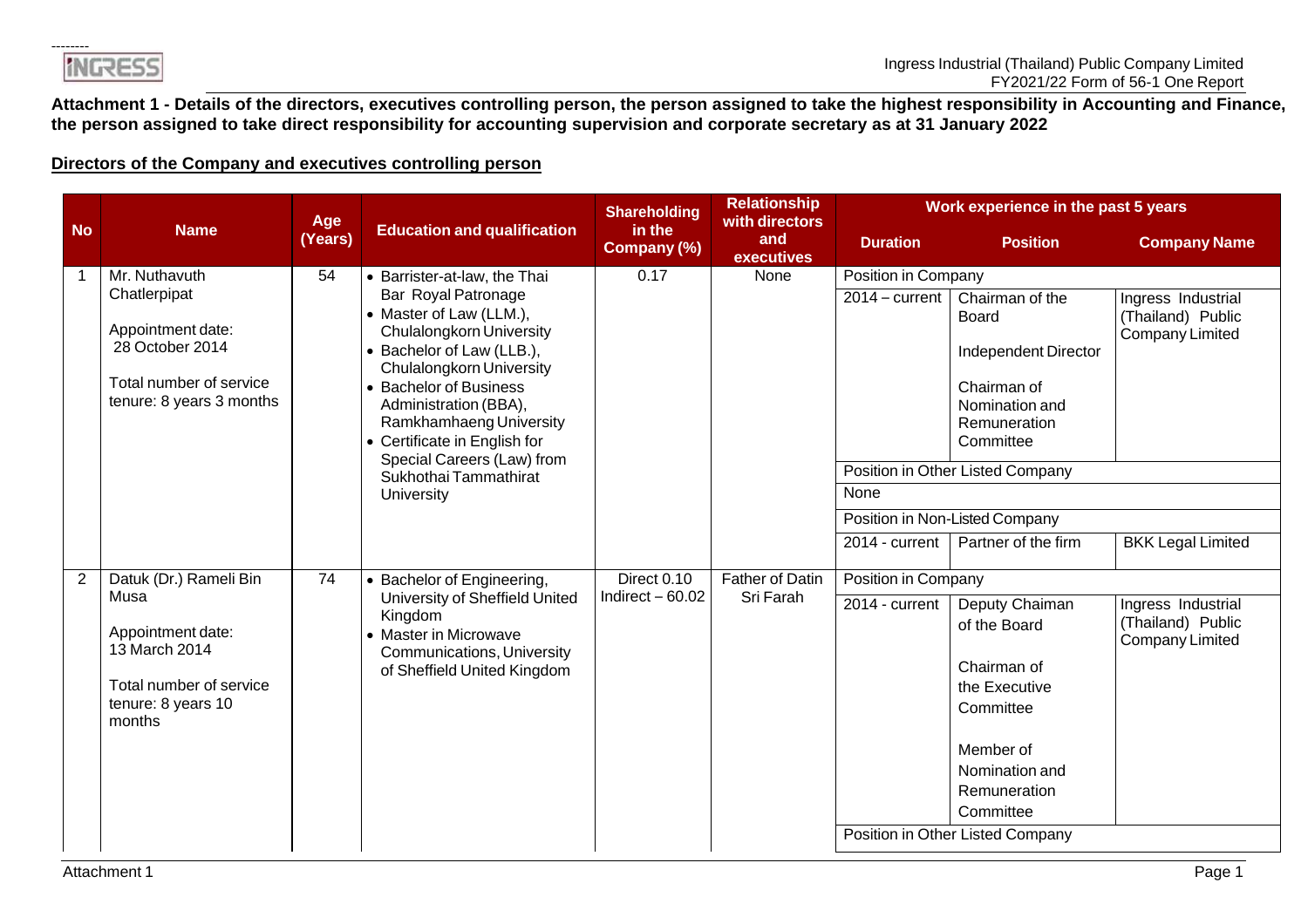| Ingress Industrial (Thailand) Public Company Limited |
|------------------------------------------------------|
| FY2021/22 Form of 56-1 One Report                    |

|           |             | Age     |                                    | <b>Shareholding</b>   | <b>Relationship</b><br>with directors | Work experience in the past 5 years |                                   |                                                          |  |
|-----------|-------------|---------|------------------------------------|-----------------------|---------------------------------------|-------------------------------------|-----------------------------------|----------------------------------------------------------|--|
| <b>No</b> | <b>Name</b> | (Years) | <b>Education and qualification</b> | in the<br>Company (%) | and<br><b>executives</b>              | <b>Duration</b>                     | <b>Position</b>                   | <b>Company Name</b>                                      |  |
|           |             |         |                                    |                       |                                       | None                                |                                   |                                                          |  |
|           |             |         |                                    |                       |                                       | Position in Non-Listed Company      |                                   |                                                          |  |
|           |             |         |                                    |                       |                                       | $1999 - current$                    | <b>Executive Vice</b><br>Chairman | Ingress Corporation<br>Berhad                            |  |
|           |             |         |                                    |                       |                                       | $2013 - current$                    | Chairman                          | Ingress Katayama<br><b>Technical Centre</b><br>Sdn. Bhd. |  |
|           |             |         |                                    |                       |                                       | $2008 - current$                    | Chairman                          | Ingress Auto Sdn.<br>Bhd.                                |  |
|           |             |         |                                    |                       |                                       | $2011 - current$                    | Chairman                          | Ingress Motors<br>Centre Sdn. Bhd.                       |  |
|           |             |         |                                    |                       |                                       | $2018 - current$                    | Chairman                          | Ingress Swede<br>Automobile Sdn.<br>Bhd.                 |  |
|           |             |         |                                    |                       |                                       | $2003 - current$                    | Chairman                          | <b>Multi Discovery</b><br>Sdn. Bhd.                      |  |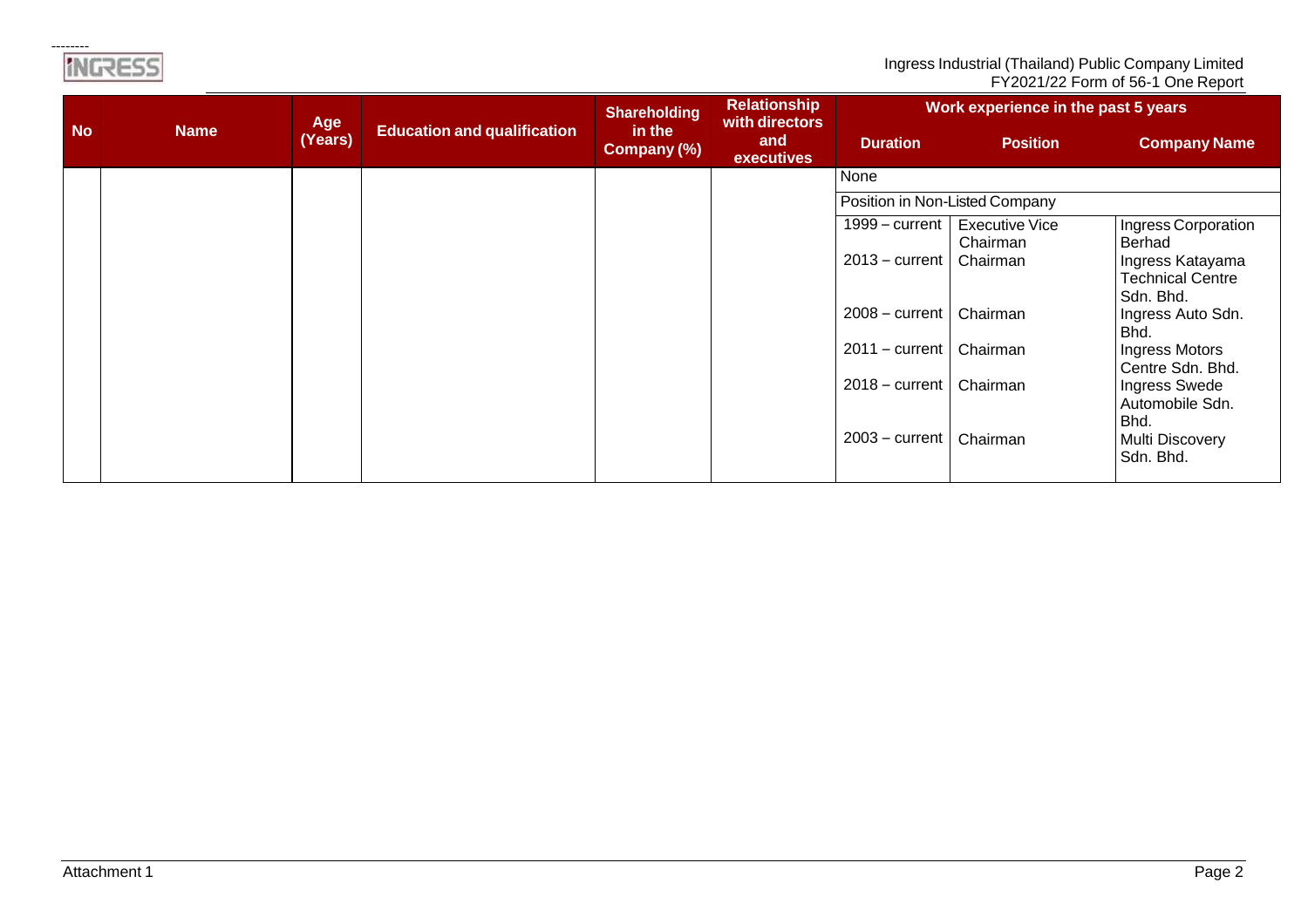|           |                                                                                                         | Age     |                                                                                        | <b>Shareholding</b>               | <b>Relationship</b><br>with directors | Work experience in the past 5 years |                                                                                                            |                                                                   |  |  |  |
|-----------|---------------------------------------------------------------------------------------------------------|---------|----------------------------------------------------------------------------------------|-----------------------------------|---------------------------------------|-------------------------------------|------------------------------------------------------------------------------------------------------------|-------------------------------------------------------------------|--|--|--|
| <b>No</b> | <b>Name</b>                                                                                             | (Years) | <b>Education and qualification</b>                                                     | in the<br><b>Company (%)</b>      | and<br>executives                     | <b>Duration</b>                     | <b>Position</b>                                                                                            | <b>Company Name</b>                                               |  |  |  |
| 3         | Dato' Dr. Ab. Wahab Bin                                                                                 | 67      | • Doctor of Philosophy in                                                              | Direct - 0.10<br>Indirect - 60.02 | None                                  | Position in Company                 |                                                                                                            |                                                                   |  |  |  |
|           | Ismail<br>Appointment date:<br>13 March 2014<br>Total number of service<br>tenure: 8 years 10<br>months |         | <b>Mechanical Engineering</b><br>(Ph.D), University of Leeds,<br><b>United Kingdom</b> |                                   |                                       | 2014 - current                      | <b>Executive Director</b><br>Member of the<br>Nomination and<br>Remuneration<br>Committee<br>Member of the | Ingress Industrial<br>(Thailand) Public<br><b>Company Limited</b> |  |  |  |
|           |                                                                                                         |         |                                                                                        |                                   |                                       |                                     | Executive<br>Committee                                                                                     |                                                                   |  |  |  |
|           |                                                                                                         |         |                                                                                        |                                   |                                       |                                     | Position in Other Listed Company                                                                           |                                                                   |  |  |  |
|           |                                                                                                         |         |                                                                                        |                                   |                                       | None                                |                                                                                                            |                                                                   |  |  |  |
|           |                                                                                                         |         |                                                                                        |                                   |                                       | Position in Non-Listed Company      |                                                                                                            |                                                                   |  |  |  |
|           |                                                                                                         |         |                                                                                        |                                   |                                       | $1999 - current$                    | <b>Group Executive</b><br>Director                                                                         | Ingress Corporation<br><b>Berhad</b>                              |  |  |  |
|           |                                                                                                         |         |                                                                                        |                                   |                                       | 2008 - current                      | Director                                                                                                   | Ingress Auto Sdn.<br>Bhd.                                         |  |  |  |
|           |                                                                                                         |         |                                                                                        |                                   |                                       | $2011 - current$                    | Director                                                                                                   | <b>Ingress Motors</b><br>Centre Sdn. Bhd.                         |  |  |  |
|           |                                                                                                         |         |                                                                                        |                                   |                                       | $2018 - current$                    | Director                                                                                                   | Ingress Swede<br>Automobiles Sdn.<br>Bhd.                         |  |  |  |
|           |                                                                                                         |         |                                                                                        |                                   |                                       | $2013 - current$                    | <b>Director</b>                                                                                            | Ingress Katayama<br><b>Technical Centre</b><br>Sdn. Bhd.          |  |  |  |
|           |                                                                                                         |         |                                                                                        |                                   |                                       | 2003 - current                      | Director                                                                                                   | Multi Discovery<br>Sdn. Bhd.                                      |  |  |  |
|           |                                                                                                         |         |                                                                                        |                                   |                                       | $2003$ – current                    | Chairman                                                                                                   | Ingress Fabricators<br>Sdn. Bhd.                                  |  |  |  |
|           |                                                                                                         |         |                                                                                        |                                   |                                       | $1996 - current$                    | Director                                                                                                   | Ingress<br>Engineering Sdn.<br>Bhd.                               |  |  |  |
|           |                                                                                                         |         |                                                                                        |                                   |                                       |                                     |                                                                                                            |                                                                   |  |  |  |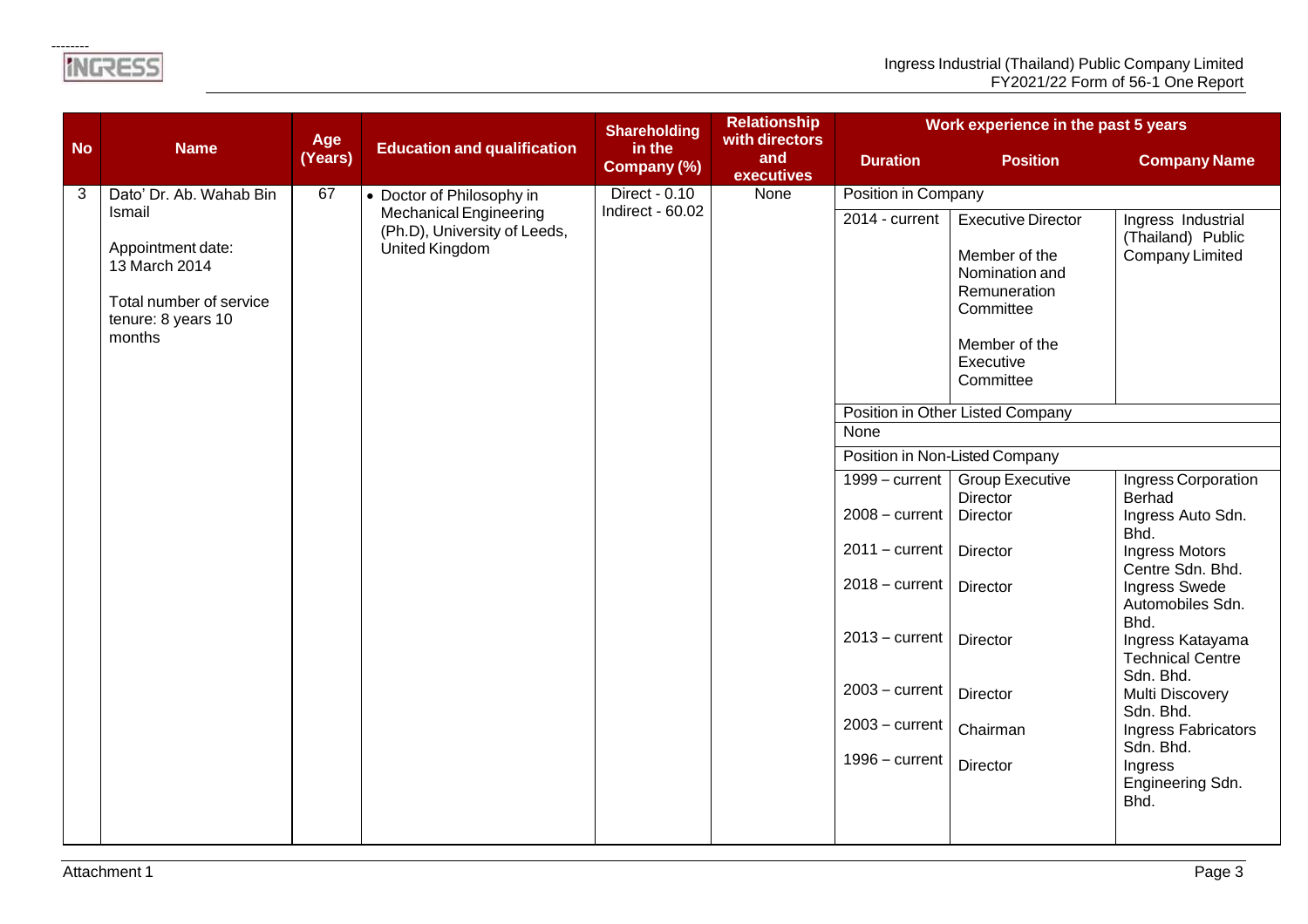Ingress Industrial (Thailand) Public Company Limited FY2021/22 Form of 56-1 One Report

|           |                                                                                                                  | Age     |                                                                                                                                                                                                                                                                                                                                                                                         | <b>Shareholding</b>   | <b>Relationship</b><br>with directors |                        | Work experience in the past 5 years                                                                                                                                                         |                                                                   |  |  |
|-----------|------------------------------------------------------------------------------------------------------------------|---------|-----------------------------------------------------------------------------------------------------------------------------------------------------------------------------------------------------------------------------------------------------------------------------------------------------------------------------------------------------------------------------------------|-----------------------|---------------------------------------|------------------------|---------------------------------------------------------------------------------------------------------------------------------------------------------------------------------------------|-------------------------------------------------------------------|--|--|
| <b>No</b> | <b>Name</b>                                                                                                      | (Years) | <b>Education and qualification</b>                                                                                                                                                                                                                                                                                                                                                      | in the<br>Company (%) | and<br><b>executives</b>              | <b>Duration</b>        | <b>Position</b>                                                                                                                                                                             | <b>Company Name</b>                                               |  |  |
| 4         | Mr. Hamidi Bin Maulod                                                                                            | 56      | • Bachelor of Science in                                                                                                                                                                                                                                                                                                                                                                | Nil                   | None                                  | Position in Company    |                                                                                                                                                                                             |                                                                   |  |  |
|           | Appointment date:<br>1 September 2018                                                                            |         | Industrial Engineering,<br>University of Toledo, Ohio,<br>USA.                                                                                                                                                                                                                                                                                                                          |                       |                                       | $2018 - current$       | <b>Chief Executive</b><br>Officer<br><b>Executive Director</b>                                                                                                                              | Ingress Industrial<br>(Thailand) Public<br><b>Company Limited</b> |  |  |
|           | Total number of service<br>tenure: 3 years 4 months                                                              |         |                                                                                                                                                                                                                                                                                                                                                                                         |                       |                                       |                        | Position in Other Listed Company                                                                                                                                                            |                                                                   |  |  |
|           |                                                                                                                  |         |                                                                                                                                                                                                                                                                                                                                                                                         |                       |                                       | None                   |                                                                                                                                                                                             |                                                                   |  |  |
|           |                                                                                                                  |         |                                                                                                                                                                                                                                                                                                                                                                                         |                       |                                       |                        | Position in Non-Listed Company                                                                                                                                                              |                                                                   |  |  |
|           |                                                                                                                  |         |                                                                                                                                                                                                                                                                                                                                                                                         |                       |                                       | 2012 - 2018            | <b>Managing Director</b>                                                                                                                                                                    | Ingress Technologies<br>Sdn Bhd                                   |  |  |
| 5         | Mr. Abdul Khudus Bin                                                                                             | 67      | • Chartered Accountant of the                                                                                                                                                                                                                                                                                                                                                           | Nil                   | None                                  | Position in Company    |                                                                                                                                                                                             |                                                                   |  |  |
|           | <b>Mohd Naaim</b><br>Appointment date:<br>28 October 2014<br>Total number of service<br>tenure: 8 years 3 months |         | Malaysian Institute of<br>Accountant<br>• Fellow Member of the<br><b>Association of Chartered</b><br>Certified Accountants, United<br>Kingdom<br>• Associate Members of the<br><b>Chartered Malaysian</b><br>Institute of Taxation and<br>Institute of Co-operative &<br><b>Management Accountants</b><br>in Malaysia<br>• Diploma in Accountancy from<br>Mara Institute of Technology, |                       |                                       | 2014 - current<br>None | Independent Director<br>Chairman of Audit<br>Committee<br>Member of of<br>Nomination and<br>Remuneration<br>Committee<br>Position in Other Listed Company<br>Position in Non-Listed Company | Ingress Industrial<br>(Thailand) Public<br><b>Company Limited</b> |  |  |
|           |                                                                                                                  |         | Malaysia                                                                                                                                                                                                                                                                                                                                                                                |                       |                                       | 2000 - current         | Partner                                                                                                                                                                                     | <b>AKN Arif</b>                                                   |  |  |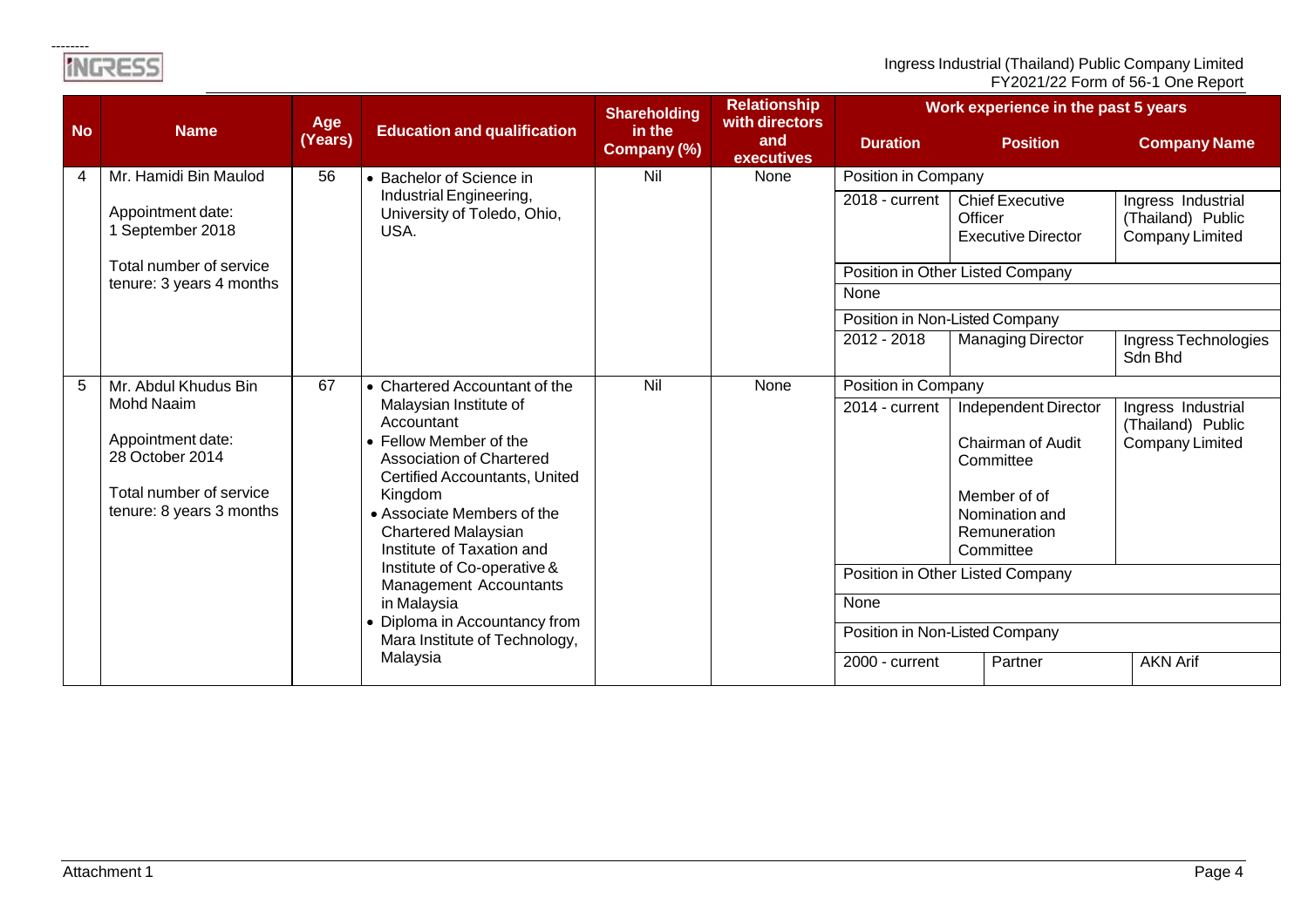|                |                                                                                                        | Age                       |                                                                                                                                                                    | <b>Shareholding</b>   | <b>Relationship</b><br>with directors |                                  | Work experience in the past 5 years                                                                                                |                                                                   |  |  |
|----------------|--------------------------------------------------------------------------------------------------------|---------------------------|--------------------------------------------------------------------------------------------------------------------------------------------------------------------|-----------------------|---------------------------------------|----------------------------------|------------------------------------------------------------------------------------------------------------------------------------|-------------------------------------------------------------------|--|--|
| <b>No</b>      | <b>Name</b>                                                                                            | (Years)                   | <b>Education and qualification</b>                                                                                                                                 | in the<br>Company (%) | and<br>executives                     | <b>Duration</b>                  | <b>Position</b>                                                                                                                    | <b>Company Name</b>                                               |  |  |
| 6              | Mr. Apichat Suttisiltum                                                                                | $\overline{72}$           | • Bachelor of Science                                                                                                                                              | Nil                   | None                                  | Position in Company              |                                                                                                                                    |                                                                   |  |  |
|                | Appointment date:<br>1 May 2017<br>Total number of service<br>tenure: 4 years 8 months                 |                           | (Chemical Engineering),<br><b>Chulalongkorn University</b><br>• Master of Business<br>Administration, Thammasat<br>University                                      |                       |                                       | $2014 -$<br>current              | Independent Director<br>Member of Audit<br>Committee<br>Member of<br>Nomination and<br>Remuneration<br>Committee                   | Ingress Industrial<br>(Thailand) Public<br><b>Company Limited</b> |  |  |
|                |                                                                                                        |                           |                                                                                                                                                                    |                       |                                       | Position in Other Listed Company |                                                                                                                                    |                                                                   |  |  |
|                |                                                                                                        |                           |                                                                                                                                                                    |                       |                                       | None                             |                                                                                                                                    |                                                                   |  |  |
|                |                                                                                                        |                           |                                                                                                                                                                    |                       |                                       | Position in Non-Listed Company   |                                                                                                                                    |                                                                   |  |  |
|                |                                                                                                        |                           |                                                                                                                                                                    |                       |                                       | None                             |                                                                                                                                    |                                                                   |  |  |
| $\overline{7}$ | Datin Sri Farah Binti                                                                                  | 46                        | • Bachelor Degree in Electrical                                                                                                                                    | 0.063                 | Daughter of                           | Position in Company              |                                                                                                                                    |                                                                   |  |  |
|                | Datuk Rameli<br>Appointment date:<br>1 May 2017<br>Total number of service<br>tenure: 4 years 8 months |                           | <b>Engineering from Universiti</b><br>Teknologi Malaysia, Malaysia<br>• MBA in Engineering<br><b>Management from University</b><br>of Conventry, United<br>Kingdom |                       | Datuk Rameli<br><b>Bin Musa</b>       | $2017 -$<br>current              | <b>Executive Director</b>                                                                                                          | Ingress Industrial<br>(Thailand) Public<br><b>Company Limited</b> |  |  |
|                |                                                                                                        |                           |                                                                                                                                                                    |                       |                                       | Position in Other Listed Company |                                                                                                                                    |                                                                   |  |  |
|                |                                                                                                        |                           |                                                                                                                                                                    |                       |                                       | None                             |                                                                                                                                    |                                                                   |  |  |
|                |                                                                                                        |                           |                                                                                                                                                                    |                       |                                       | Position in Non-Listed Company   |                                                                                                                                    |                                                                   |  |  |
|                |                                                                                                        |                           |                                                                                                                                                                    |                       |                                       | $2013 - current$                 | <b>Director of Corporate</b><br><b>Services</b>                                                                                    | Ingress Corporation<br>Berhad                                     |  |  |
| 8              | Mr. Surin Wungcharoen                                                                                  | 68                        | • Bachelor of Engineering, King                                                                                                                                    | Nil                   | None                                  | Position in Company              |                                                                                                                                    |                                                                   |  |  |
|                | Appointment date:<br>1 May 2017<br>Total number of service                                             | <b>Mongkut University</b> |                                                                                                                                                                    |                       |                                       | $2017 -$<br>current              | Ingress Industrial<br>Independent<br>Director and Non-<br>(Thailand) Public<br><b>Executive Director</b><br><b>Company Limited</b> |                                                                   |  |  |
|                | tenure: 4 years 8 months                                                                               |                           |                                                                                                                                                                    |                       |                                       | Position in Other Listed Company |                                                                                                                                    |                                                                   |  |  |
|                |                                                                                                        |                           |                                                                                                                                                                    |                       |                                       | None                             |                                                                                                                                    |                                                                   |  |  |
|                |                                                                                                        |                           |                                                                                                                                                                    |                       |                                       |                                  | Position in Non-Listed Company                                                                                                     |                                                                   |  |  |
|                |                                                                                                        |                           |                                                                                                                                                                    |                       |                                       | $2012 - 2017$                    | <b>Managing Director</b>                                                                                                           | Thai Auto Tools                                                   |  |  |
|                |                                                                                                        |                           |                                                                                                                                                                    |                       |                                       |                                  |                                                                                                                                    | (Eastern) Co., Ltd                                                |  |  |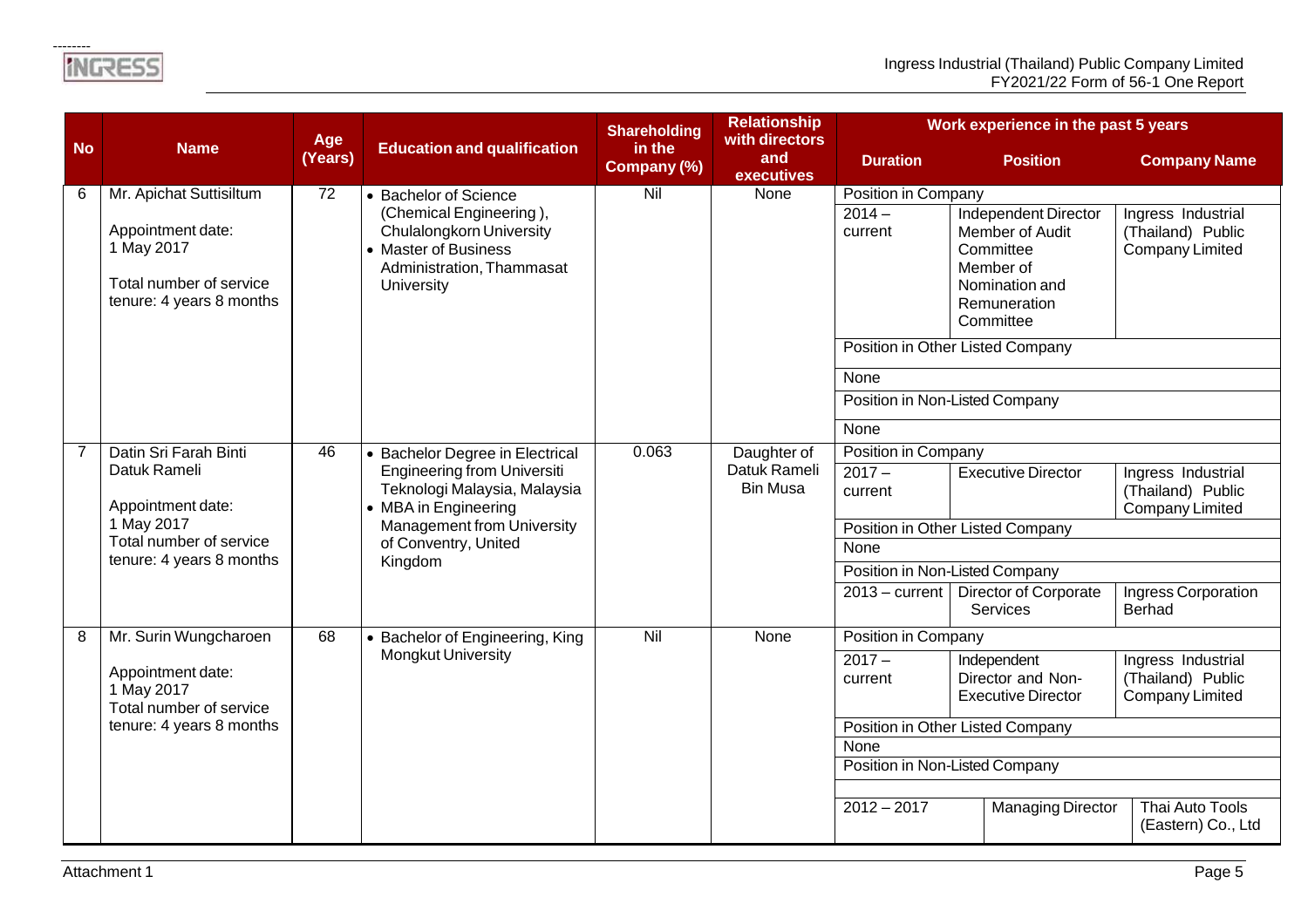## **Person assigned to take the highest responsibility in Accounting and Finance, the person assigned to take direct responsibility for accounting supervision and corporate secretary**

|           |                                                                         | Age                                           |                                                                                                                                                                                                                                                              | <b>Shareholding</b>   | <b>Relationship</b><br>with directors | Work experience in the past 5 years                |                                                                                                            |                                                                                                           |  |  |
|-----------|-------------------------------------------------------------------------|-----------------------------------------------|--------------------------------------------------------------------------------------------------------------------------------------------------------------------------------------------------------------------------------------------------------------|-----------------------|---------------------------------------|----------------------------------------------------|------------------------------------------------------------------------------------------------------------|-----------------------------------------------------------------------------------------------------------|--|--|
| <b>No</b> | <b>Name</b>                                                             | <b>Education and qualification</b><br>(Years) |                                                                                                                                                                                                                                                              | in the<br>Company (%) | and<br>executives                     | <b>Duration</b>                                    | <b>Position</b>                                                                                            | <b>Company Name</b>                                                                                       |  |  |
|           | Mr. Nurshareyzat Bin<br>Saaidin<br>Appointment date:<br>1 February 2020 | 43                                            | • Fellow Member of the<br>Association of Chartered<br>Certified Accountants, United<br>Kingdom<br>• Chartered Accountant of the<br>Malaysian Institute of<br>Accountant<br>• Bachelor of Accountancy<br>(Hons.) from Universiti<br>Tenaga Nasional, Malaysia | 0.02                  | None                                  | 2020 - current<br>2013 - 2020                      | <b>Group Chief Financial</b><br>Officer<br>Financial<br>Controller - Auto<br>Dealership<br><b>Division</b> | Ingress Industrial<br>(Thailand) Public<br><b>Company Limited</b><br>Ingress Corporation<br>Berhad        |  |  |
| 2.        | Ms. Variya<br>Leelawattananusorn<br>Appointment date:<br>4 January 2021 | 30                                            | • Bachelor's degree First<br>Class Honors.<br>Accounting,<br><b>Chulalongkorn University</b><br>• Certified Public<br>Accountant and member<br>of the Thai Federation of<br><b>Accounting Profession</b>                                                     | 0.00                  | None                                  | $2021 - current$<br>$2019 - 2020$<br>$2014 - 2019$ | Group Accountant<br>Audit Manager<br><b>Associate Auditor</b>                                              | Ingress Industrial<br>(Thailand) Public<br><b>Company Limited</b><br>PricewaterhouseCoo<br>pers ABAS Ltd. |  |  |
| 3.        | Mr. Sarawoot<br>Sriwannayos<br>Appointment date:<br>28 October 2014     | 62                                            | Bachelor of Law,<br>$\bullet$<br>Ramkhamhaeng University                                                                                                                                                                                                     | 0.052                 | None                                  | 2014 - current<br>1986 - 2014                      | <b>Corporate Secretary</b><br>Partner of the firm                                                          | Ingress Industrial<br>(Thailand) Public<br>Company Limited<br>Santik 15<br>International Office           |  |  |